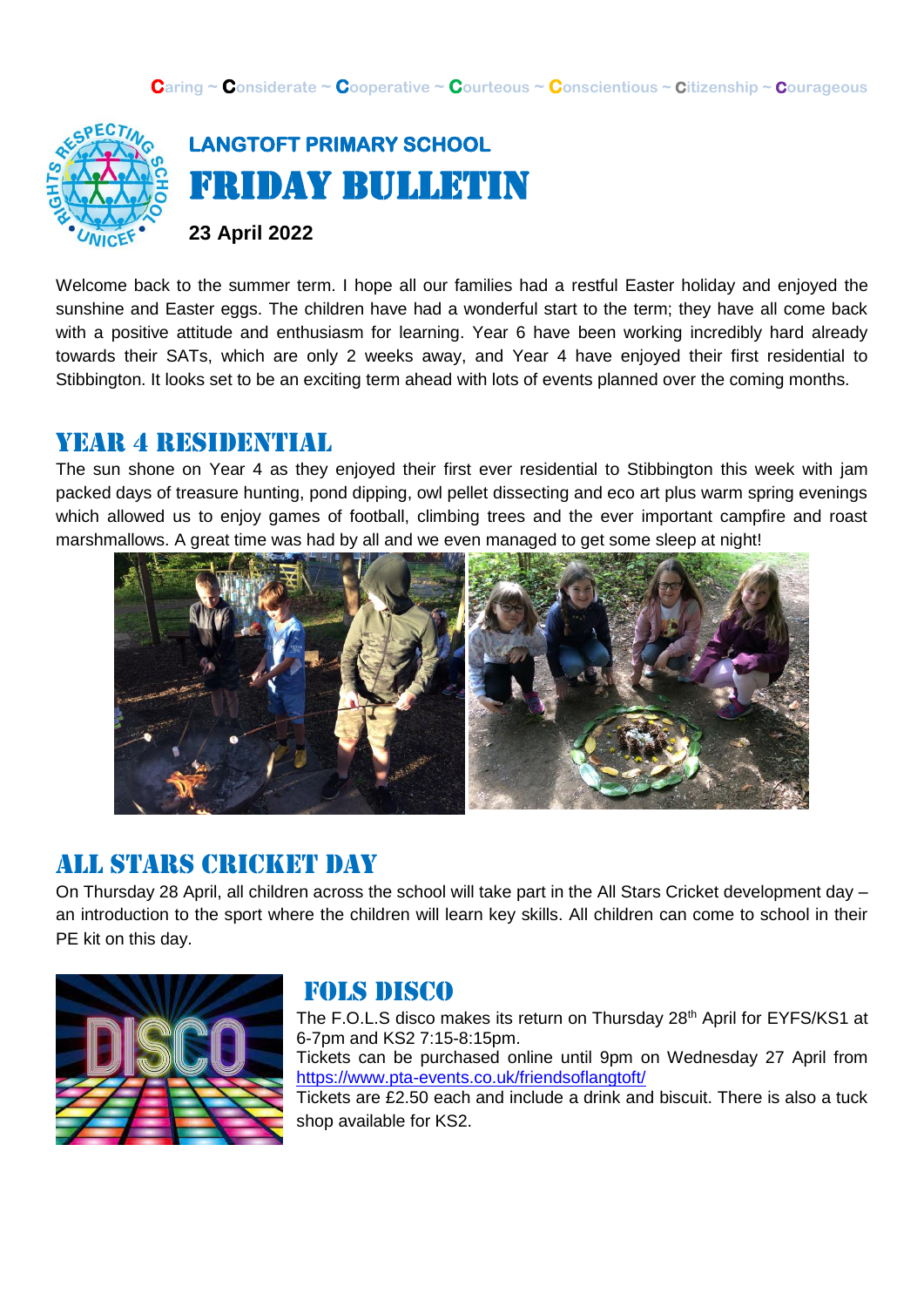## WRITERS OF THE WEEK

This week's Writers of the Week are **Harlow C** in Foundation, **Rico H** in Year 1, **Jack J** in Year 2, **Sebastian S** in Year 3, **Barnaby J** in Year 5 and **Evie R** in Year 6.

#### **GATES OPENING**

A polite reminder that although gates open at 8:40am, children remain the responsibility of parents/carers while on the playground until 8:45am when the doors to classrooms open.

## A date with dan

Online safety can be a bit of a minefield and many of us have lots of questions on how we can not only keep our children and young people safe but also let them enjoy the benefits the online world brings. Join resident Online Safety Officer, Dan Hawbrook, on the 18th May 2022 6:30-7:30pm for a special Question and Answer session for parents and carers which will cover whatever YOU want to know – whether it's game ratings, parental controls, bullying or strangers – we will let you ask us those burning questions. Sign up will be required to access this session. A Date with Dan Tickets, [Wed 18 May 2022 at 18:30 | Eventbrite](https://www.eventbrite.co.uk/e/a-date-with-dan-tickets-287806616337)

Best wishes,

**Mrs B Wood Headteacher**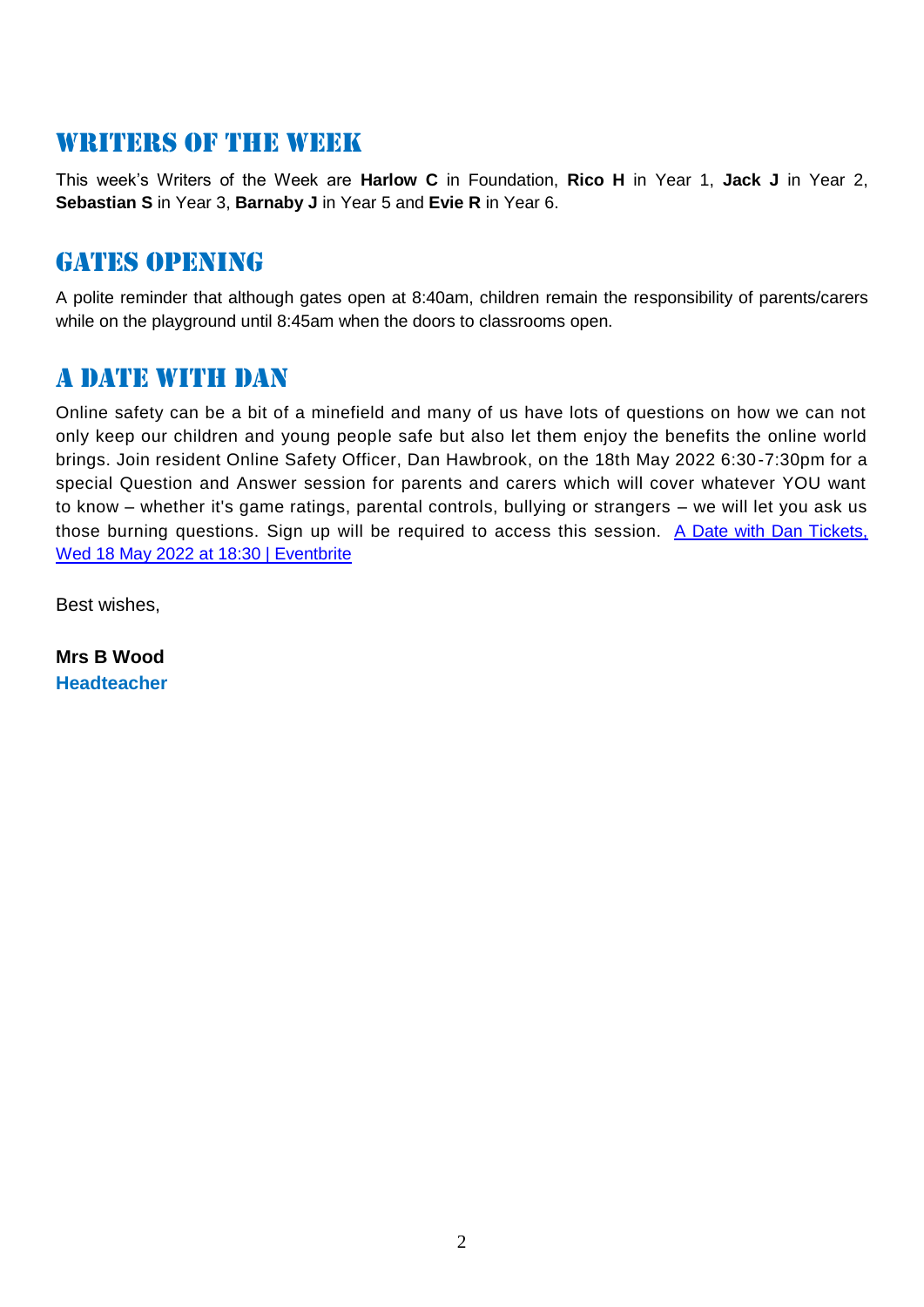# Class updates

**For week commencing 25th April 2022 Please find information about what each class are learning next week.** 

#### Foundation stage

The children will listen to different versions of the Jack and the Beanstalk story and sequence pictures in the correct order to help them retell it using story language. In the afternoons, each child will plant a bean in a transparent pot ready to observe over the coming weeks. We will also be planting potatoes and other seeds in the outdoor area. In maths, the children will begin to recognise and count numbers to twenty. Last week we focused on 11, 12, 13 and this week we will focus on 14, 15, 16, 17 and 18. Please reinforce this at home if your child does not yet recognise them. In phonics, the children will continue to embed the sounds taught to date and practise spelling words with them in. They will also read their Read, Write, Inc books daily in small groups and write sentences about what they have read. In PE, we will continue with our small group golf sessions and begin our tennis unit. On Thursday, the children will also have a go at All Stars Cricket so should wear PE kit that day.

## YEAR 1

Next week in Year 1 we will are going to be learning about wild plants and going on a wild plant hunt in Science. In Geography we are going to be exploring Google Earth to see where we live in the world and look at the different features we can find from an aerial view. In maths we are continuing our topic of Multiplication and Division and in English we will be exploring the traditional tale 'The Enormous Turnip' ready for writing our own versions. In RE we will be beginning our new topic Judaism and exploring our imaginations in music.

## Year 2

The children have had a super start back to school and have continued to show lots of enthusiasm for their learning. They have written their recounts of their Easter holidays and have been learning how to tell the time. It would be great to keep this going so any extra practise of telling the time (o'clock, half past, quarter past and quarter to as well as to the nearest five minutes when confident) would be fantastic.

This term we will be focusing on living things and their habitats. Linked to this our key text is The Owl Who Was Afraid of the dark by Jill Tomlinson. Next week, after reading the first chapter, we will be writing a letter to the main character, Plop, and will try to persuade him not to be afraid of the dark. Our focus, in writing this term will be refining our writing to ensure we are including the correct punctuation, exciting vocabulary, using a range of conjunction and thinking carefully about our spellings. In maths, we will be learning about length by finding out how to measure in centimetres and metres. We will also be revisiting our number skills to develop greater fluency. Don't forget to practise on TT Rock Stars, Hit the Button or White Rose one-minute maths app. In science, we will be learning about the habitats in our school environment and finding out what animals and plants live there. In athletics (Monday), we will learn the correct techniques for sprinting and we will continue learning more about golf with Mr Game (Thursday). In art, we will be learning about creating textures with our pencils and pens and use these techniques to draw owls.

## YEAR 3